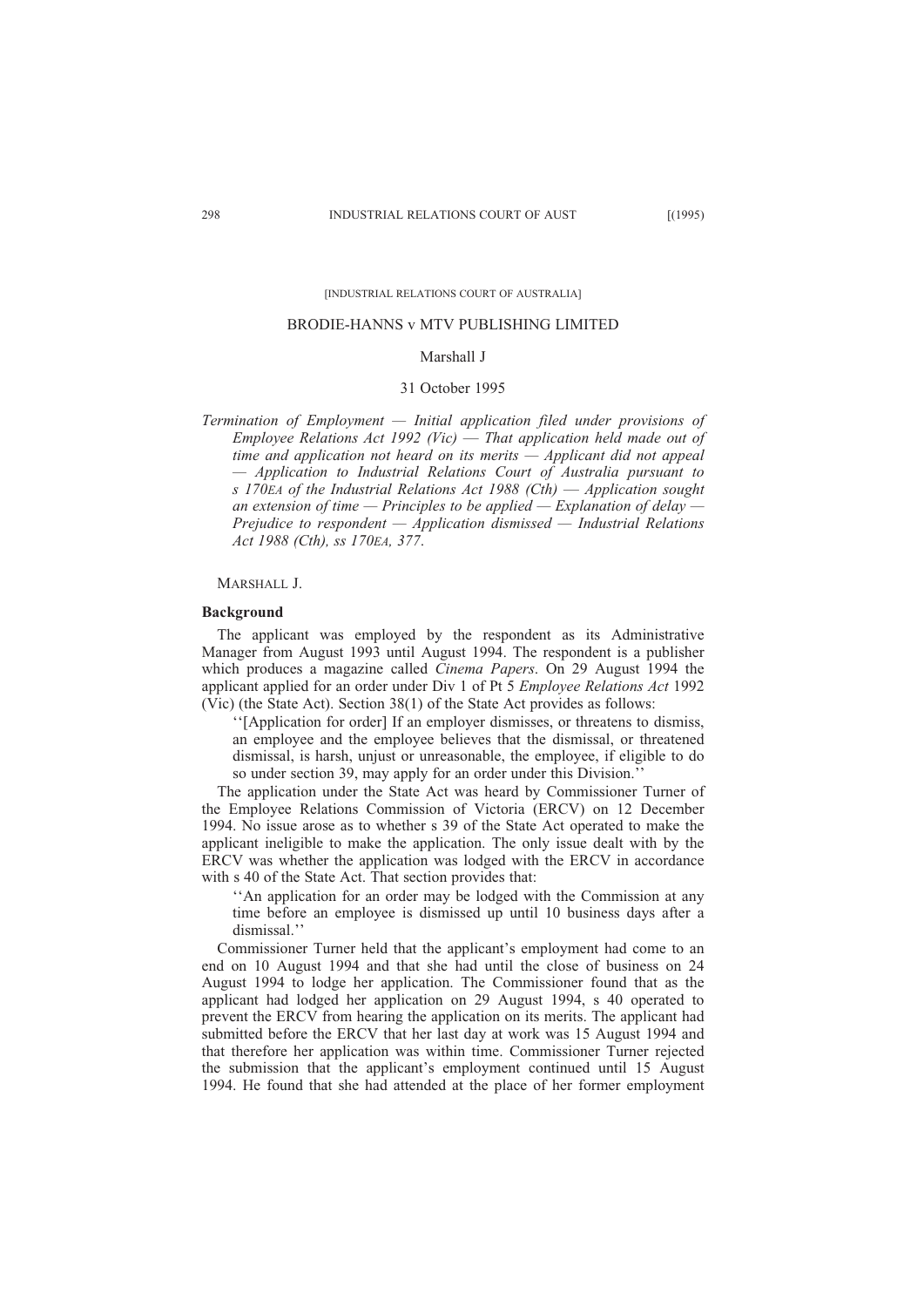beyond her dismissal and until 15 August 1994 but not for the purpose of carrying out duties which she was to be paid to perform.

The decision of Commissioner Turner was a reserved one. It was delivered and published on 10 February 1995 (decision E95/0035). It was open to the applicant pursuant to Div 1 of Pt 13 of the State Act to lodge an appeal against the decision of Commissioner Turner. An appeal lay pursuant to s 140 of the State Act to the ERCV in Full Session. Under s 141 of the State Act the applicant was a person affected by the decision. Section 142 of the State Act provides a time limits of 10 business days from the date of the decision for the lodging of an appeal. The applicant had until 24 February 1995 to lodge an appeal but did not do so.

On 23 February 1995, the applicant filed in the registry an application pursuant to s 170EA *Industrial Relations Act* 1988 (Cth) (the Act). The application sought various orders including reinstatement, compensation and 'an extension of time''. The request for "an extension of time'' was obviously a request to invoke the jurisdiction of the Court under s 170EA(3)(b) of the Act to extend the time within which an application under the section may be made to beyond the 14 day time limit from the receipt of written notice of the termination of the applicant's employment. The written notice of termination in this matter was dated 8 August 1994. It was given to the applicant by Mr Murray of the respondent on 9 August 1994. When the applicant applied to the ERCV on 29 August 1994, more than 14 days had expired from the receipt by her of written notice of the termination of her employment by the respondent.

On 20 March 1995 the respondent moved the Court for an order that the application before the Court be dismissed. The notice of motion was heard by Judicial Registrar Ryan on 4 April 1995. On that day the judicial registrar dismissed the application and refused to extend the time within which the application could be lodged in compliance with the Act.

On 26 April 1995 the applicant moved the Court for orders that the judgment of the judicial registrar be set aside and that ''an extension of time be granted for this application''. The first order sought was effectively an order pursuant to s 377(1) of the Act that the exercise of power by the judicial registrar be reviewed. It is not clear whether the second order sought relates to the application or the notice of motion. The Court will treat it as relevant to the application because the notice of motion was filed on the last permissible day in accordance with O 74, r 3 of the Rules of Court when read with O 3, r 3.

# **Principles for extension of time**

The relevant principles which should govern the Court's discretion to extend the time within which an application under s 170EA of the Act may be lodged are set out in the decisions of Keely J in *Transport Workers Union of Australia v National Dairies Ltd (No 2)* (1994) 57 IR 186 and Beazley J in *Turner v K & J Trucks Coffs Harbour Pty Ltd* (1995) 61 IR 412. In each case the Court applied the tests referred to by Wilcox J in *Hunter Valley Developments Pty Ltd v Cohen* (1984) 3 FCR 344 at 349.

I agree, with respect, that those principles are appropriate to be applied in the circumstances of this matter.

Briefly stated the principles are:

1. Special circumstances are not necessary but the Court must be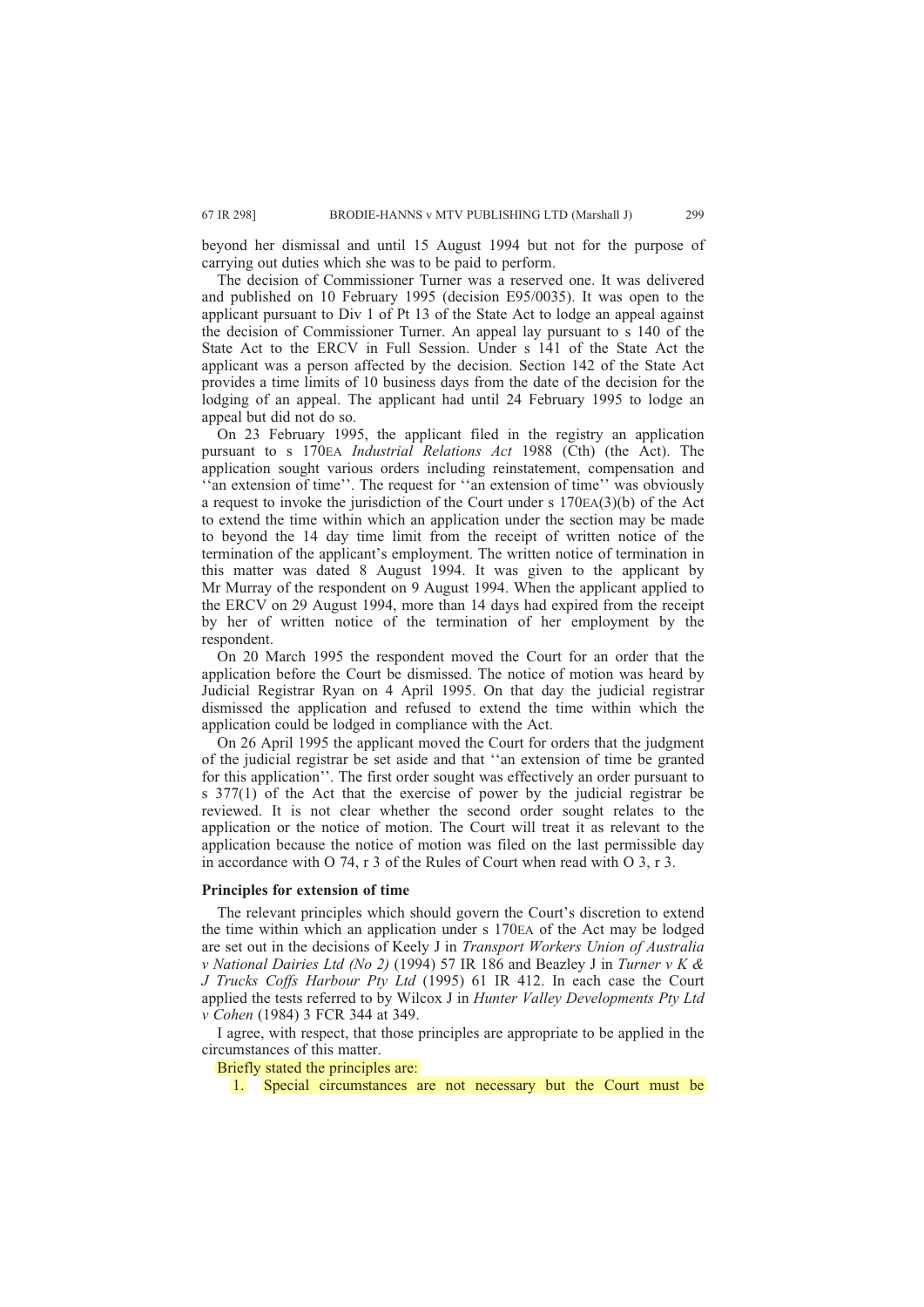positively satisfied that the prescribed period should be extended. The prima facie position is that the time limit should be complied with unless there is an acceptable explanation of the delay which makes it equitable to so extend.

- 2. Action taken by the applicant to contest the termination, other than applying under the Act will be relevant. It will show that the decision to terminate is actively contested. It may favour the granting of an extension of time.
- 3. Prejudice to the respondent including prejudice caused by delay will go against the granting of an extension of time.
- 4. The mere absence of prejudice to the respondent is an insufficient basis to grant an extension of time.
- 5. The merits of the substantive application may be taken into account in determining whether to grant an extension of time.
- 6. Consideration of fairness as between the applicant and other persons in a like position are relevant to the exercise of the Court's discretion.

## **Explanation of the delay**

The applicant claims that she was unaware that she had a possible avenue of redress in the Court until immediately after the decision of Commissioner Turner on 10 February 1995, when she was so advised by a representative of the Media Entertainment and Arts Alliance (MEAA).

Her evidence was that the MEAA representative advised her of her ability to seek an extension of time under s 170EA(3) of the Act. Such evidence is not inconsistent with possession by her of knowledge at the time she lodged the ERCV application that she had recourse under the Act. In fact it was the evidence of Mr Murray that the applicant told him on 14 September 1994 that she deliberately chose to make her application in the ERCV instead of seeking to invoke the jurisdiction of the Court. In the circumstances it is exceedingly difficult for the Court to determine that there has been an acceptable explanation for the delay.

# **Other action taken by applicant**

The other action taken by the applicant left the respondent in no doubt that its decision to terminate her employment was in active dispute up to a fortnight before she filed her application under s 170EA of the Act. However, the context of that other action (apart from her initial approach to the respondent to reconsider its decision) was completely in the nature of her pursuit of an alternative avenue of redress to the one provided for by the Act. Whilst ordinarily the taking of steps designed to challenge the termination may assist in the attaining of an extension of time, I believe, in the instant circumstances, that such a factor is neutral.

# **Prejudice to the respondent**

The respondent is a small employer which only has one full-time and one part-time employee. It relies, in part, on subsidies to cover its operating costs. It should not be lightly put to the cost and inconvenience of defending an application lodged out of time unless the interests of justice so dictate. Further, the delay occasioned by the lateness in bringing the application will doubtless impact on the recollections of the respondent's officers concerning the relevant